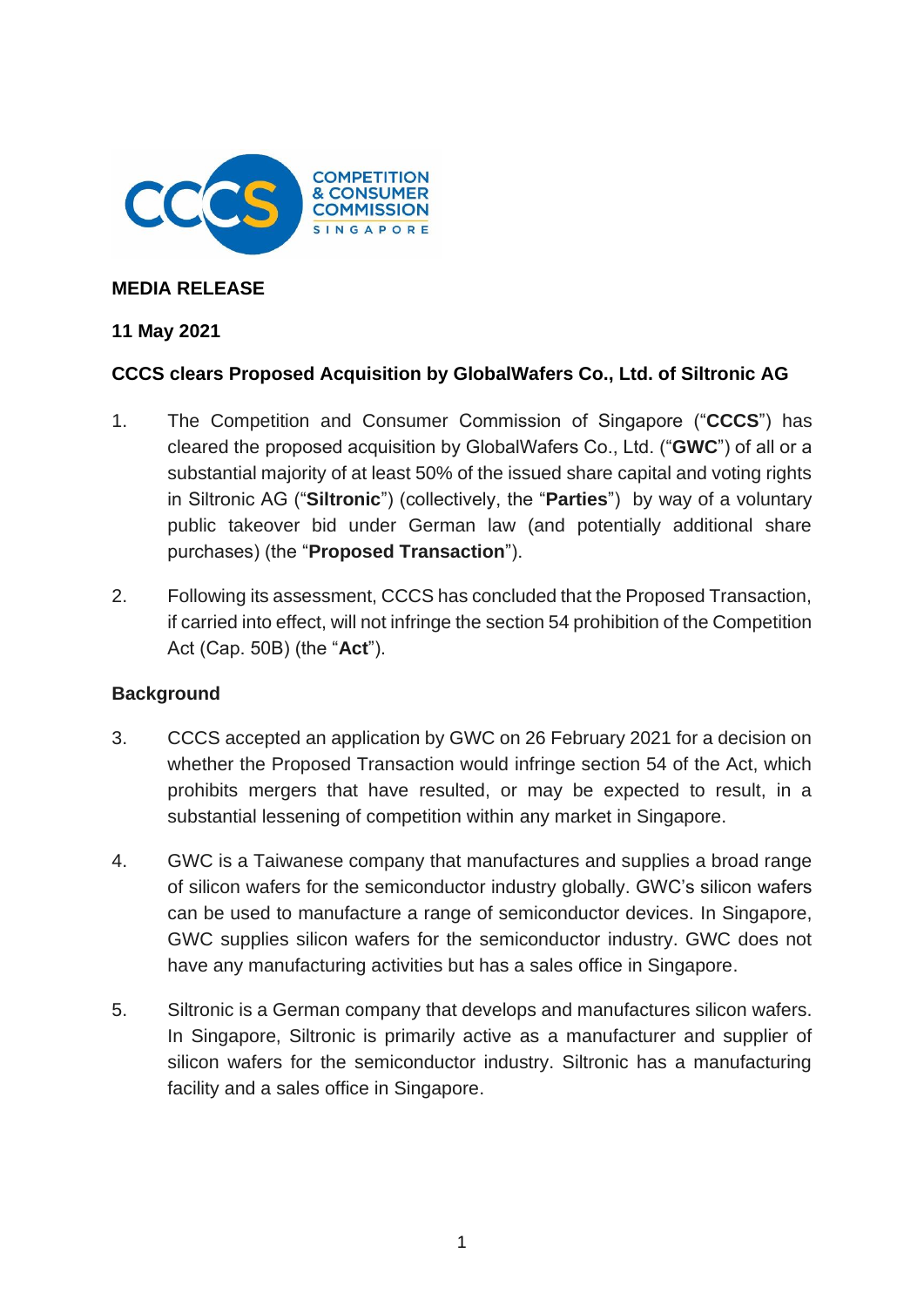# **CCCS's Assessment**

6. As part of its assessment, CCCS conducted a public consultation from 3 March 2021 to 16 March 2021, and contacted 47 stakeholders including the competitors and customers of the Parties for their views.

### **Relevant Markets Affected by the Proposed Transaction**

- 7. CCCS considered that the relevant markets for its assessment of the Proposed Transaction are the global supply of the following types and sizes of silicon wafers to customers worldwide:
	- (a) 200mm polished wafers;
	- (b) 200mm epitaxial wafers;
	- (c) 300mm polished wafers; and
	- (d) 300mm epitaxial wafers.

(collectively, the "**Relevant Markets**")

#### **Competition Assessment for the Relevant Markets**

- 8. CCCS found that the combined market shares of the Parties in each Relevant Market range from 20-40% while the post-merger combined market share of the three largest firms (CR3) is over 70%. 1
- 9. The barriers to entry to the Relevant Markets are high as the extent of time required for credible new entry can be significant. The barriers to expansion also range between moderate to high given that significant capital expenditure and time is required for suppliers to add new capacity to the Relevant Markets via greenfield expansion.
- 10. However, CCCS also found that:
	- (a) The Parties are unlikely to be each other's closest competitor in the Relevant Markets, given that their product offerings are differentiated and they each have a different business focus;
	- (b) The Parties will continue to face competitive constraints in the Relevant Markets from at least three (3) other large global suppliers whom the Parties compete closely with;

<sup>1</sup> Paragraph 5.15 of *CCCS Merger Guidelines*. CCCS is generally of the view that competition concerns are unlikely to arise in a merger situation unless the merged entity has a market share of 40% or more, or the merged entity has a market share of between 20% to 40% and the post-merger combined market shares of the 3 largest firms ("CR3") is 70% or more.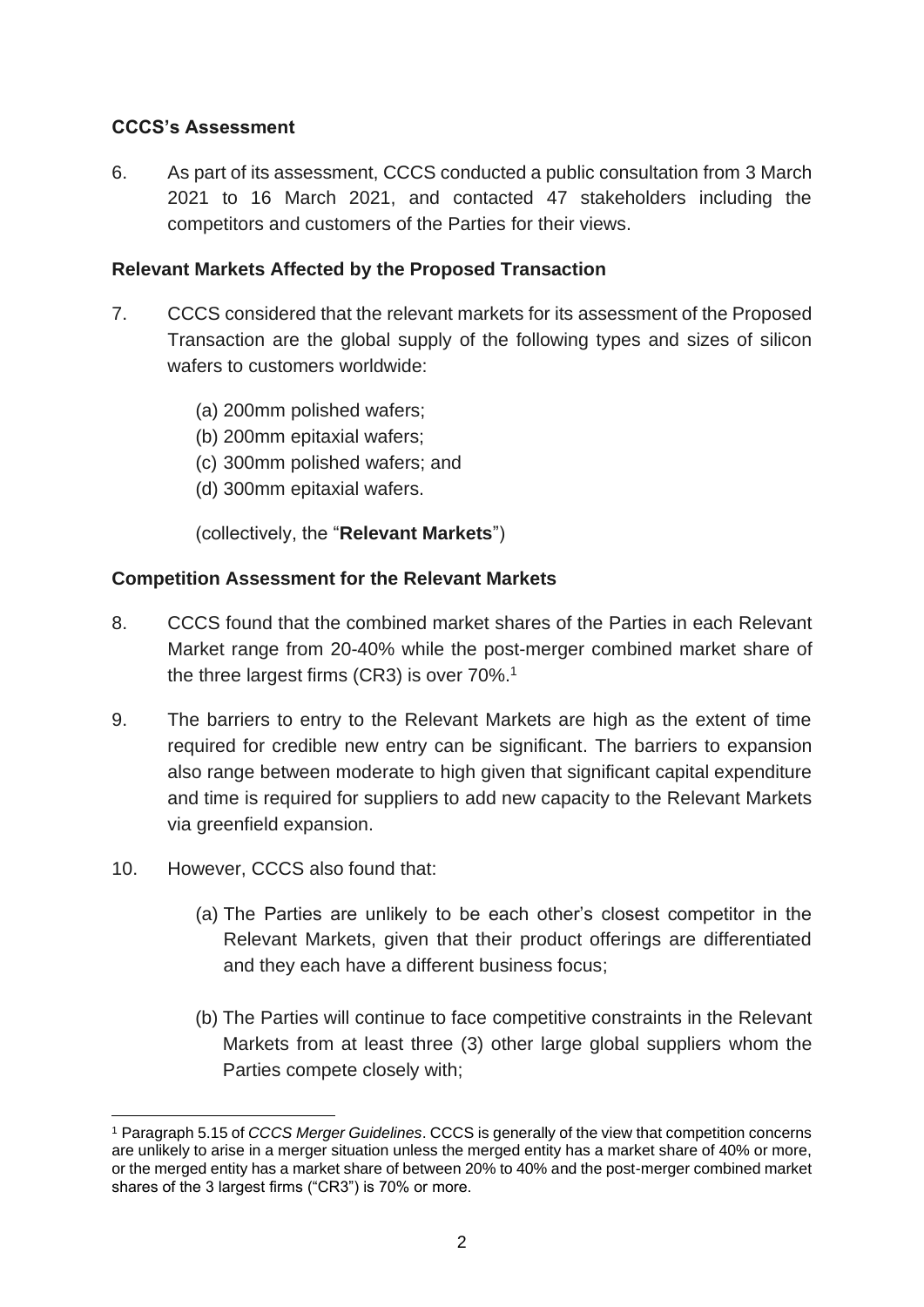- (c) Customers typically multi-source and would qualify multiple suppliers for each silicon wafer product. Customers in general, are also able to switch their demand relatively easily among these qualified suppliers as silicon wafers supplied by them are generally substitutable. While CCCS understands that there might be insufficient capacity in the supply of silicon wafers (particularly in the supply of 300mm polished and 300mm epitaxial wafers) in the near term to cater to the projected increase in demand for semiconductor devices in the next few years which may result in customers facing difficulties switching between qualified suppliers post-transaction, CCCS takes the view that a global capacity shortage in the Relevant Markets is not directly attributable to the Proposed Transaction; and
- (d) While market concentrations in each Relevant Market will be high posttransaction, information available does not indicate that the Proposed Transaction will result in collusion between competing suppliers due to the following: (i) low price transparency in the Relevant Markets as customers typically employ different sourcing strategies and engage in separate negotiations with each silicon wafer supplier, (ii) unique product mix for each customer, and (iii) volatile demand in the Relevant Markets.
- 11. Further information on the notification and CCCS's Grounds of Decision will be made available in due course on [CCCS's Public Register](https://www.cccs.gov.sg/cases-and-commitments/public-register) at [www.cccs.gov.sg.](http://www.cccs.gov.sg/)

- End -